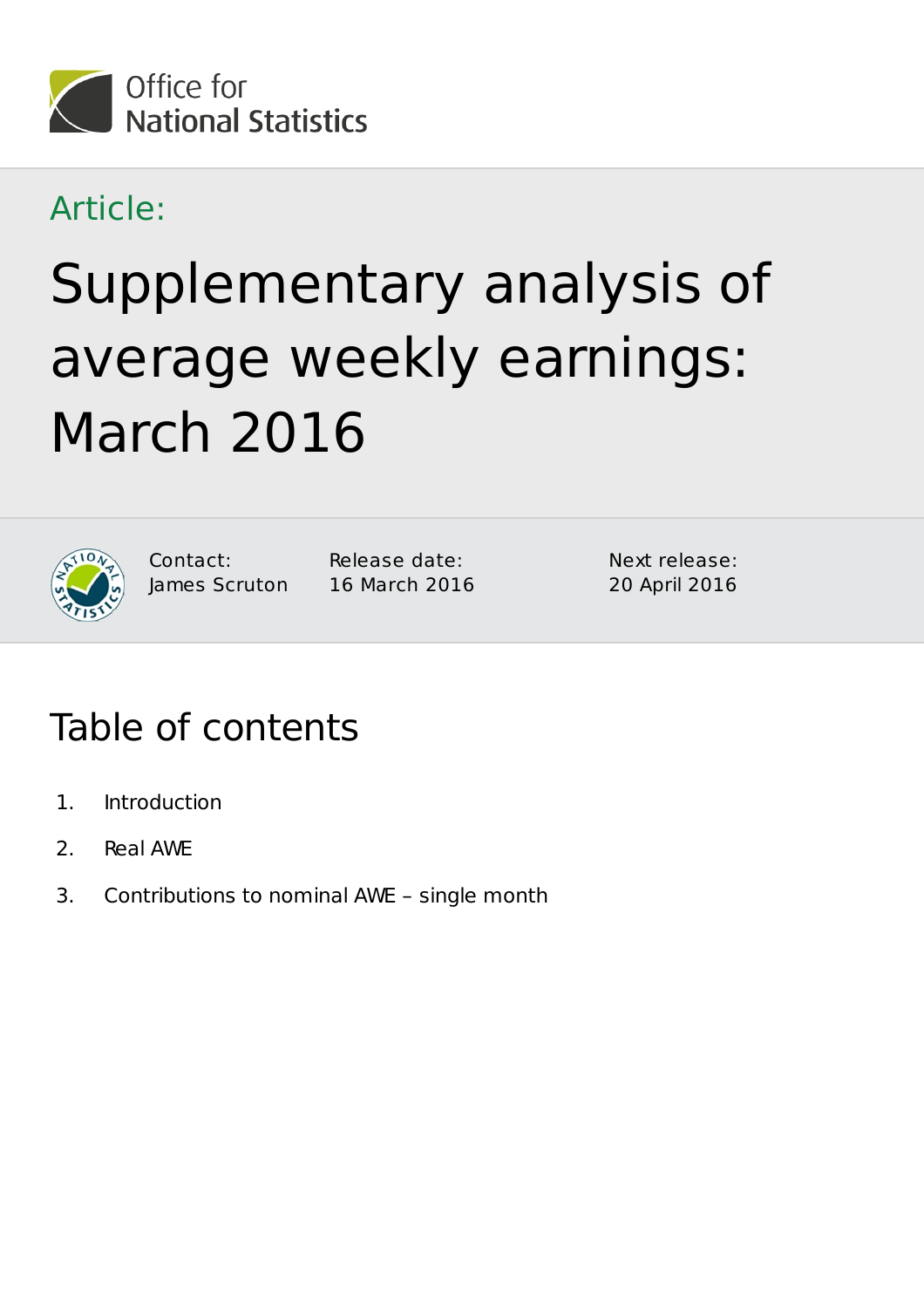# Introduction 1.

This note presents two analyses of the Average Weekly Earnings (AWE) figures, which are published in the UK Labour Market Statistical Bulletin (https://www.ons.gov.uk/employmentandlabourmarket/peopleinwork/employmentand employeetypes/bulletins/uklabourmarket/march2016). We will update these analyses every month. The first section describes real AWE, which is AWE deflated by the Consumer Price Index. The second section analyses single month movements in the nominal AWE.

# 2. Real AWE

The charts below show the recent movements in real AWE (whole economy). This is calculated as nominal unadjusted AWE, divided by the Consumer Price Index (CPI). This series is calculated for regular and total pay at the whole economy level and then seasonally adjusted. The data in Figures 1 and 2 are levels of real and nominal AWE, shown on a monthly basis, with an index of  $2000 = 100$ . Figure 3 shows 3 months on 3 months previous year increases in these derived indices. The data are available in data table X04

(http://www.ons.gov.uk/employmentandlabourmarket/peopleinwork/earningsandworki nghours/datasets/averageweeklyearningssupplementaryanalysisx04), together with estimates of real AWE at 2000 prices.

Comparing the 3 months to January 2016 with the same period in 2015, real AWE (total pay) grew by 2.0 per cent, compared with 1.9 per cent in the 3 months to December. Nominal AWE (total pay) grew by 2.1 per cent in the three months to January, while the CPI increased by 0.3 per cent in the year to January 2016. Over the same period, real AWE (regular pay) grew by 2.0 per cent, compared with 1.9 per cent in the 3 months to December. The nominal AWE (regular pay) rose by 2.2 per cent in the 3 months to January.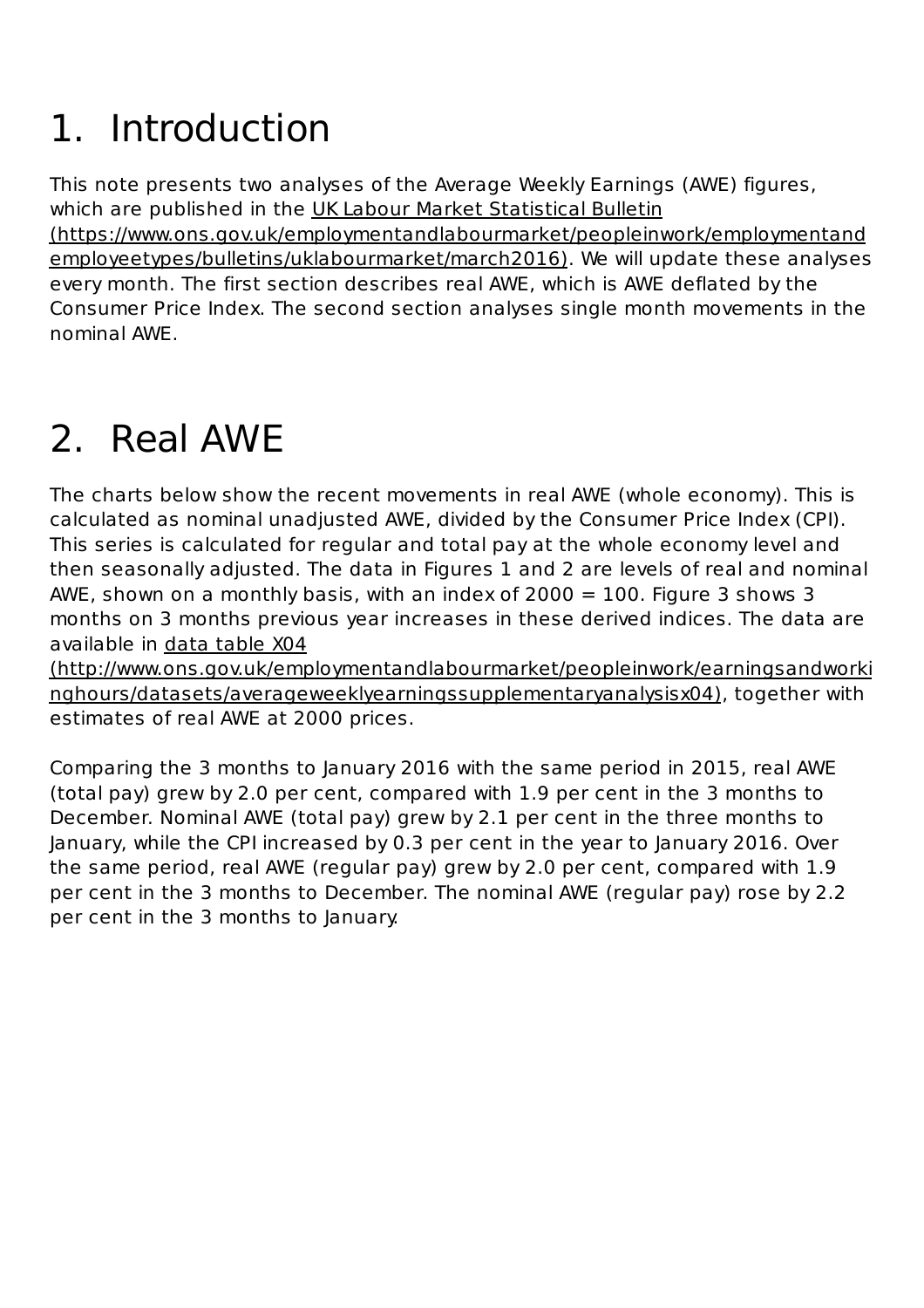#### **Figure 1: AWE regular pay: real and nominal, Great Britain, seasonally adjusted, 2000=100**

#### **January 2000 to January 2016**



#### **Source: Office for National Statistics, Monthly Wages and Salaries Survey**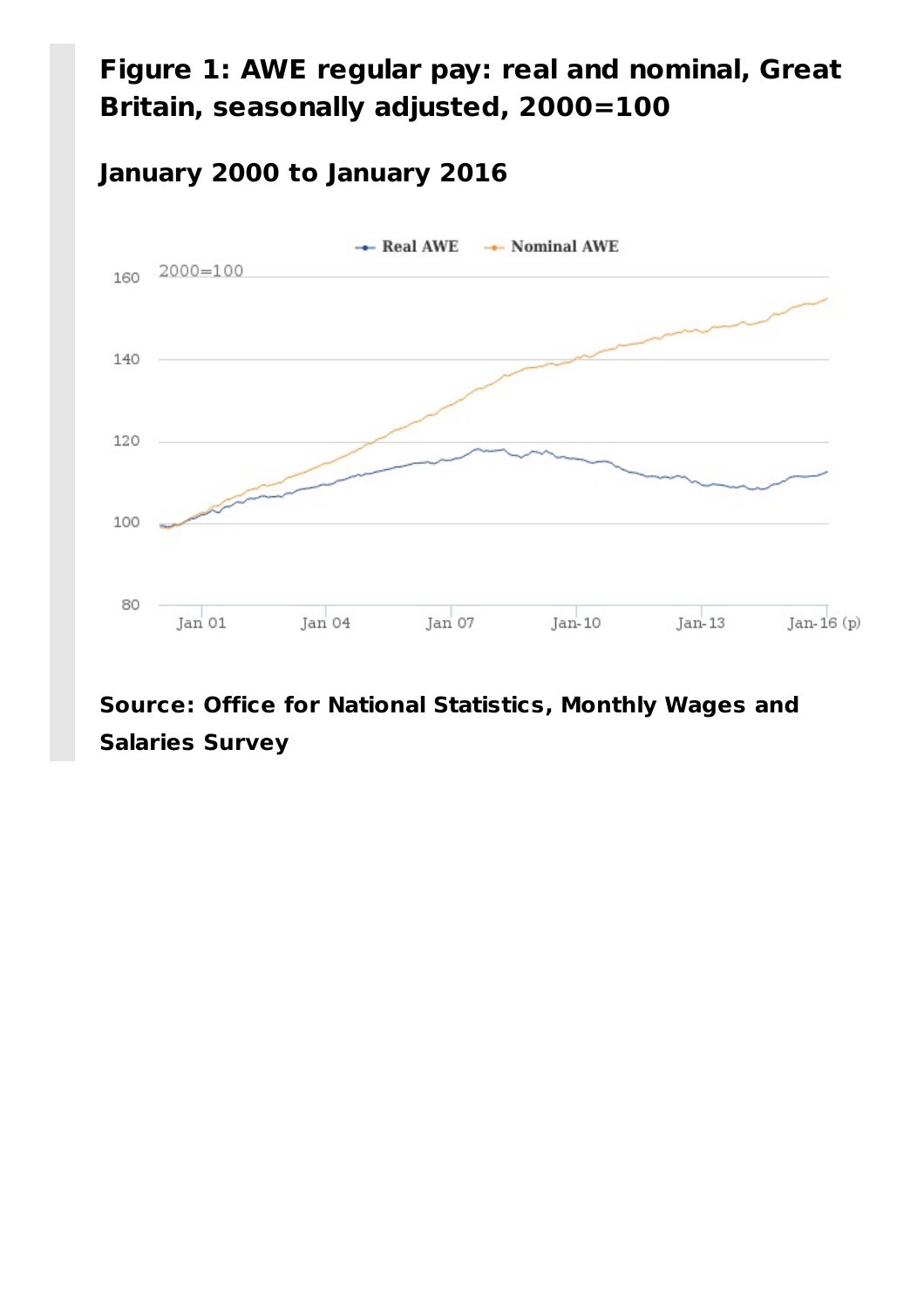#### **Figure 2: AWE total pay: real and nominal, Great Britain, seasonally adjusted, 2000=100**

#### **January 2000 to January 2016**



#### **Source: Office for National Statistics, Monthly Wages and Salaries Survey**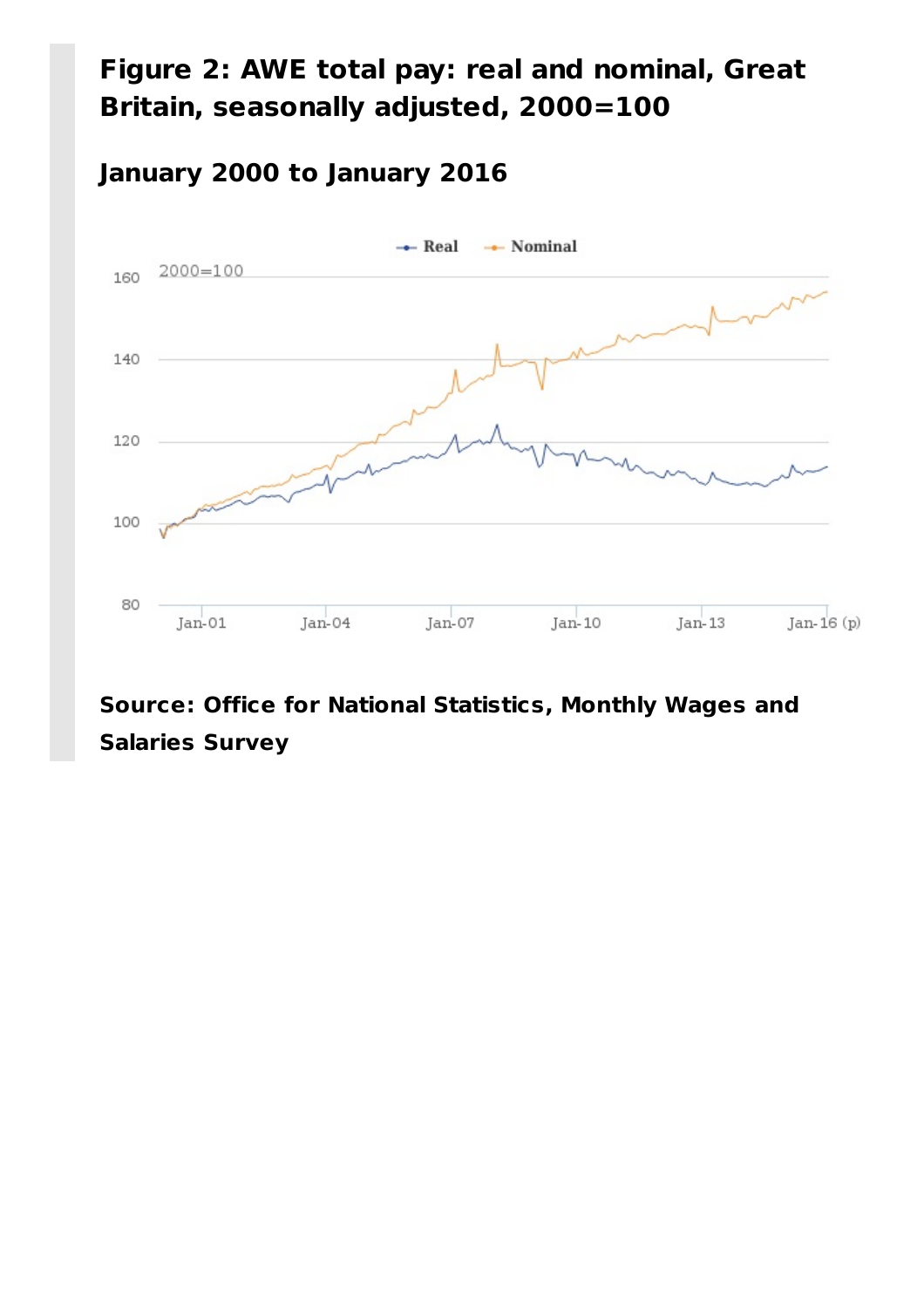#### **Figure 3: AWE total and regular real pay annual growth rates, Great Britain, seasonally adjusted**

**January to March 2001 to November to January 2016 (3 month average time periods)**



#### **Source: Office for National Statistics, Monthly Wages and Salaries Survey**

### Contributions to nominal AWE – single 3.month

The wages and employment contributions underlying the latest AWE data are available on the ONS website in the EARN02 data table (http://www.ons.gov.uk/employmentandlabourmarket/peopleinwork/earningsandworki nghours/datasets/averageweeklyearningsbysectorearn02) each month. The 'employment contribution', shown in these charts, changes if the relative proportion of employment in the 24 industrial headings changes, but will not necessarily change if total employment increases. Employment contributions were significantly negative in 2009 and 2010, largely caused by a shift away from employment in Financial and Insurance Activities, which are relatively highly paid industries.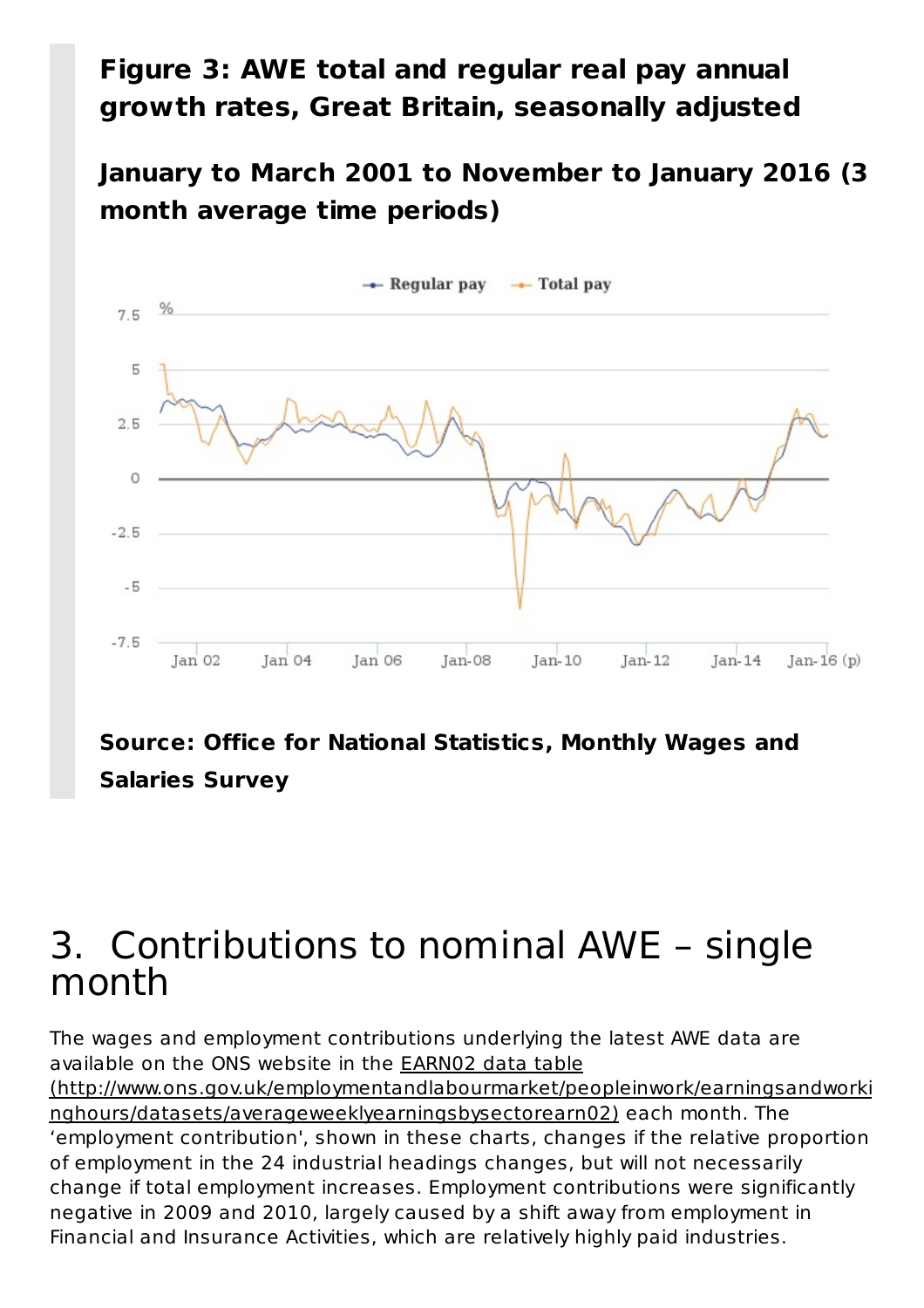#### **Figure 4: AWE total pay by contributions, Great Britain**



#### **January 2001 to January 2016**

**Source: Office for National Statistics, Monthly Wages and Salaries Survey**